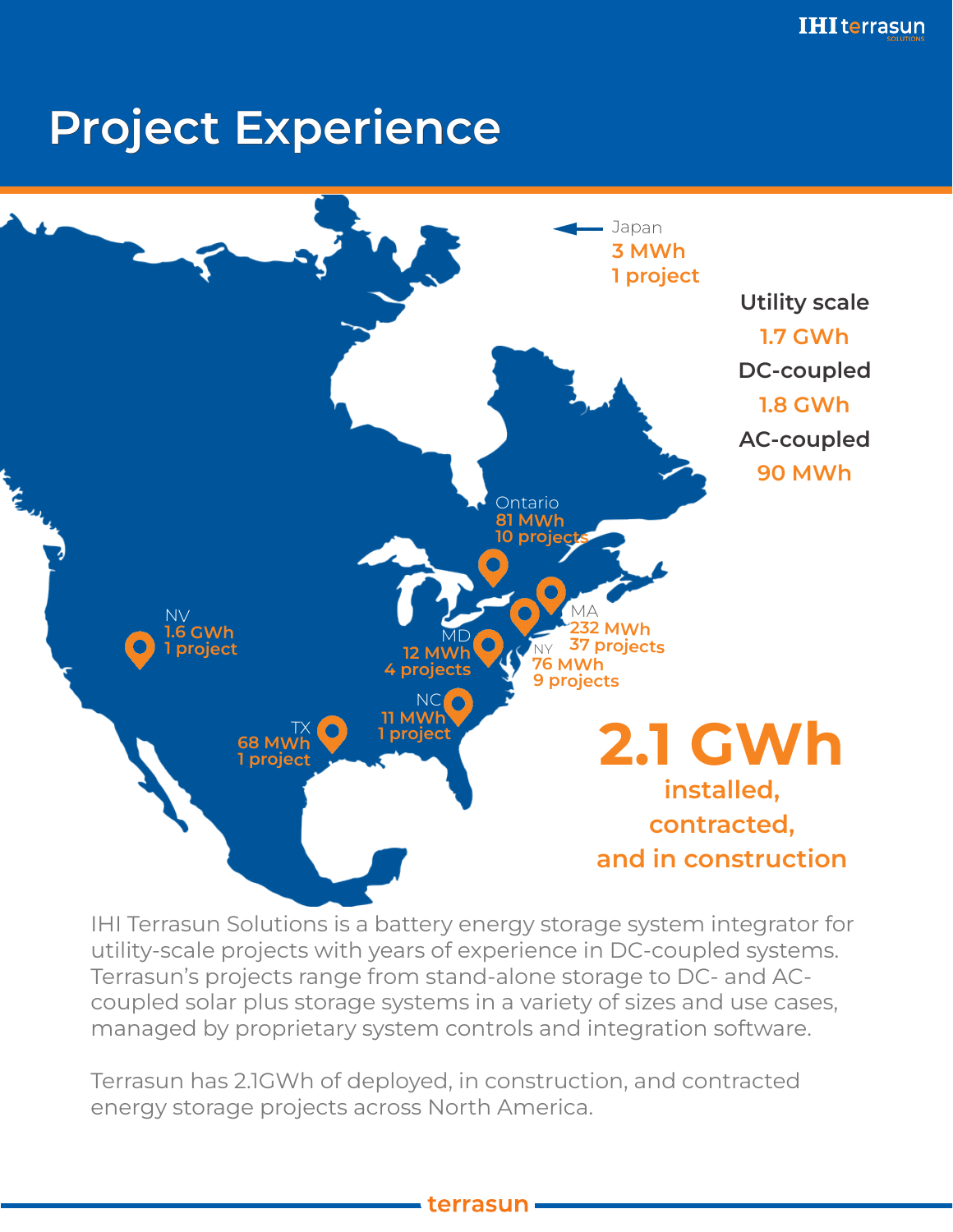

#### Sample Projects



By providing 50MW/ 50MWh AC-coupled solar plus storage, along with 10-year warranty and maintenance services, Terrasun will support Glidepath in their efforts to bring grid stability in ERCOT.

#### Project Details:

Commissioning expected: Q2 of 2022

**Size: 50 MW/68 MWh** 

Use case: ERCOT participation

Location: Byrd Ranch, Texas



DC-coupled solar plus storage solutions, Terrasun will supply system integration with overall power plant controls and lifecycle services that are connected with the 690MW solar to support Primergy's effort in reducing the system peaks + support the overall grid system in NV. Project Details:

Commissioning expected: Q3 of 2023

**Size: 380 MW /1,406 MWh** 

Use case: Solar shifting, peak shaving, voltage regulation

**Location: Clark County,** Nevada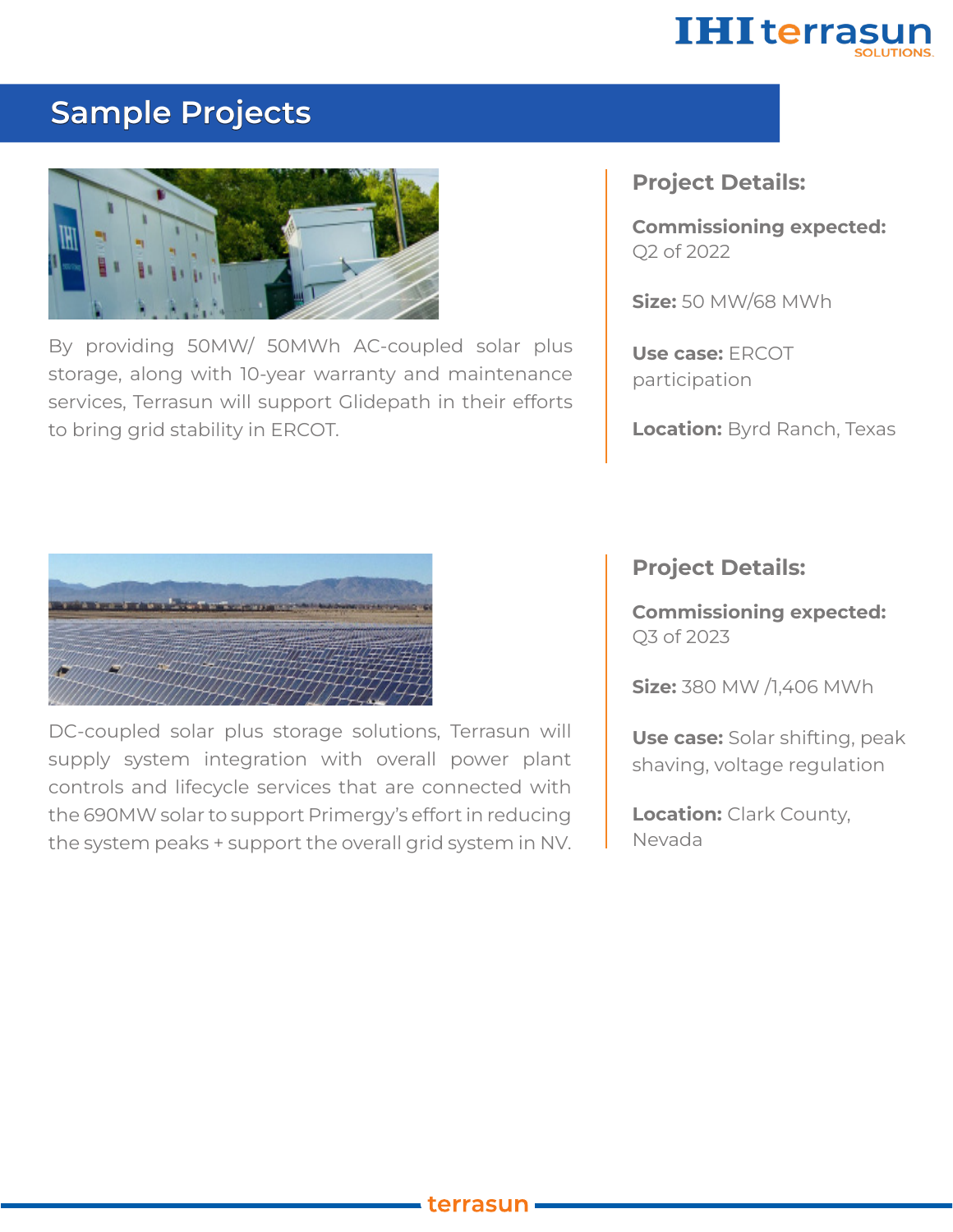# **IHI terrasun**

## Project List

| <b>MWh</b><br>(DC) | <b>Project Type</b>      | <b>Use Case</b>                                                      | Loca-<br>tion | <b>Status</b>   |
|--------------------|--------------------------|----------------------------------------------------------------------|---------------|-----------------|
| 1,587.9            | DC-coupled, PV+ESS       | Solar shifting, peak shaving, voltage regulation                     | <b>NV</b>     | In construction |
| 68.2               | <b>Utility Scale ESS</b> | <b>ERCOT</b> participation                                           | <b>TX</b>     | In construction |
| 28.9               | DC-coupled PV+ESS        | Solar shifting, MA SMART program incentive                           | <b>MA</b>     | In construction |
| 25.8               | <b>Stand alone ESS</b>   | System peak reduction through forecasting and<br><b>ESS dispatch</b> | Ontario       | Complete        |
| 21.9               | DC-coupled PV+ESS        | Solar shifting, MA SMART program incentive                           | <b>MA</b>     | In construction |
| 12.8               | DC-coupled PV+ESS        | Solar shifting, VDER program incentive                               | <b>NY</b>     | In construction |
| 12.8               | DC-coupled PV+ESS        | Solar shifting, VDER program incentive                               | <b>NY</b>     | In construction |
| 12.8               | DC-coupled PV+ESS        | Solar shifting, VDER program incentive                               | <b>NY</b>     | In construction |
| 11.9               | Stand alone ESS          | System peak reduction through forecasting and<br>ESS dispatch        | Ontario       | Complete        |
| 11.0               | DC-coupled PV+ESS        | Solar shifting, VDER program incentive                               | <b>NY</b>     | In construction |
| 10.9               | AC-coupled PV+ESS        | Solar shifting, Peak shaving                                         | <b>NC</b>     | In construction |
| 10.3               | <b>Stand alone ESS</b>   | System peak reduction through forecasting and<br><b>ESS dispatch</b> | Ontario       | In construction |
| 10.3               | <b>Stand alone ESS</b>   | System peak reduction through forecasting and<br>ESS dispatch        | Ontario       | In construction |
| 8.8                | DC-coupled PV+ESS        | Solar shifting, MA SMART program incentive                           | <b>NY</b>     | In construction |
| 8.5                | DC-coupled PV+ESS        | Solar shifting, MA SMART program incentive                           | <b>MA</b>     | In construction |
| 7.8                | DC-coupled PV+ESS        | Solar shifting, MA SMART program incentive                           | <b>MA</b>     | In construction |
| 7.8                | DC-coupled PV+ESS        | Solar shifting, MA SMART program incentive                           | MA            | In construction |
| 7.8                | DC-coupled PV+ESS        | Solar shifting, MA SMART program incentive                           | <b>MA</b>     | In construction |
| 7.4                | AC-coupled PV+ESS        | Solar shifting, MA SMART program incentive                           | MA            | Complete        |
| 7.4                | AC-coupled PV+ESS        | Solar shifting, MA SMART program incentive                           | <b>MA</b>     | In construction |
| 7.3                | AC-coupled PV+ESS        | Solar shifting, MA SMART program incentive                           | MA            | In construction |
| 7.3                | AC-coupled PV+ESS        | Solar shifting, MA SMART program incentive                           | <b>MA</b>     | In construction |
| 6.7                | DC-coupled PV+ESS        | Solar shifting, MA SMART program incentive                           | MA            | In construction |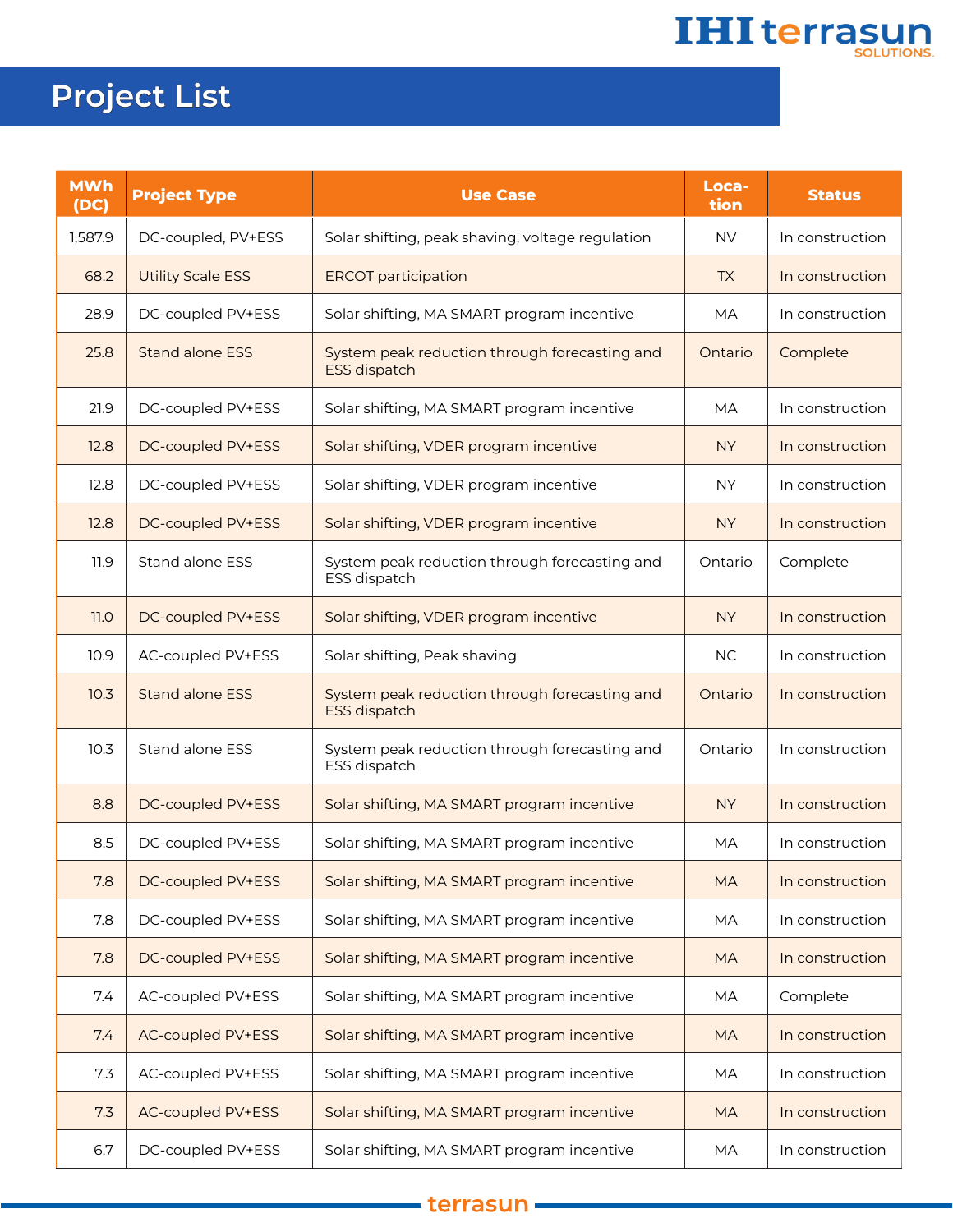

## Project List

| <b>MWh</b><br>(DC) | <b>Project Type</b>      | <b>Use Case</b>                                                      | Loca-<br>tion | <b>Status</b>   |
|--------------------|--------------------------|----------------------------------------------------------------------|---------------|-----------------|
| 6.6                | <b>Stand alone ESS</b>   | System peak reduction through forecasting and<br><b>ESS dispatch</b> | Ontario       | In construction |
| 6.6                | DC-coupled PV+ESS        | Solar shifting, MA SMART program incentive                           | <b>MA</b>     | Complete        |
| 5.8                | DC-coupled PV+ESS        | Solar shifting, MA SMART program incentive                           | <b>MA</b>     | In construction |
| 5.7                | Stand alone ESS          | System peak reduction through forecasting and<br>ESS dispatch        | Ontario       | In construction |
| 5.5                | DC-coupled PV+ESS        | Solar shifting, MA SMART program incentive                           | <b>MA</b>     | In construction |
| 5.5                | DC-coupled PV+ESS        | Solar shifting, MA SMART program incentive                           | МA            | In construction |
| 5.5                | DC-coupled PV+ESS        | Solar shifting, VDER program incentive                               | <b>MA</b>     | In construction |
| 5.2                | AC-coupled PV+ESS        | Solar shifting, MA SMART program incentive                           | <b>MA</b>     | In construction |
| 5.2                | <b>AC-coupled PV+ESS</b> | Solar shifting, MA SMART program incentive                           | <b>MA</b>     | In construction |
| 5.2                | AC-coupled PV+ESS        | Solar shifting, MA SMART program incentive                           | <b>MA</b>     | In construction |
| 5.2                | <b>AC-coupled PV+ESS</b> | Solar shifting, MA SMART program incentive                           | <b>MA</b>     | In construction |
| 5.2                | AC-coupled PV+ESS        | Solar shifting, MA SMART program incentive                           | <b>MA</b>     | Complete        |
| 4.5                | DC-coupled PV+ESS        | Solar shifting, MA SMART program incentive                           | <b>MA</b>     | In construction |
| 4.4                | DC-coupled PV+ESS        | Solar shifting, MA SMART program incentive                           | <b>MA</b>     | In construction |
| 4.4                | DC-coupled PV+ESS        | Solar shifting, MA SMART program incentive                           | <b>MA</b>     | In construction |
| 4.4                | <b>Stand alone ESS</b>   | Peak shaving, ACES program incentive                                 | <b>MA</b>     | Complete        |
| 4.4                | AC-coupled PV+ESS        | Solar shifting, MA SMART program incentive                           | <b>MA</b>     | Complete        |
| 4.4                | Stand alone ESS          | Peak shaving, ACES program incentive                                 | МA            | Complete        |
| 4.4                | DC-coupled PV+ESS        | Solar shifting, VDER program incentive                               | <b>NY</b>     | In construction |
| 4.4                | DC-coupled PV+ESS        | Solar shifting, VDER program incentive                               | <b>NY</b>     | In construction |
| 4.4                | DC-coupled PV+ESS        | Solar shifting, MA SMART program incentive                           | <b>MA</b>     | In construction |
| 4.4                | DC-coupled PV+ESS        | Solar shifting, MA SMART program incentive                           | <b>NY</b>     | In construction |
| 4.4                | DC-coupled PV+ESS        | Solar shifting, MA SMART program incentive                           | <b>NY</b>     | In construction |